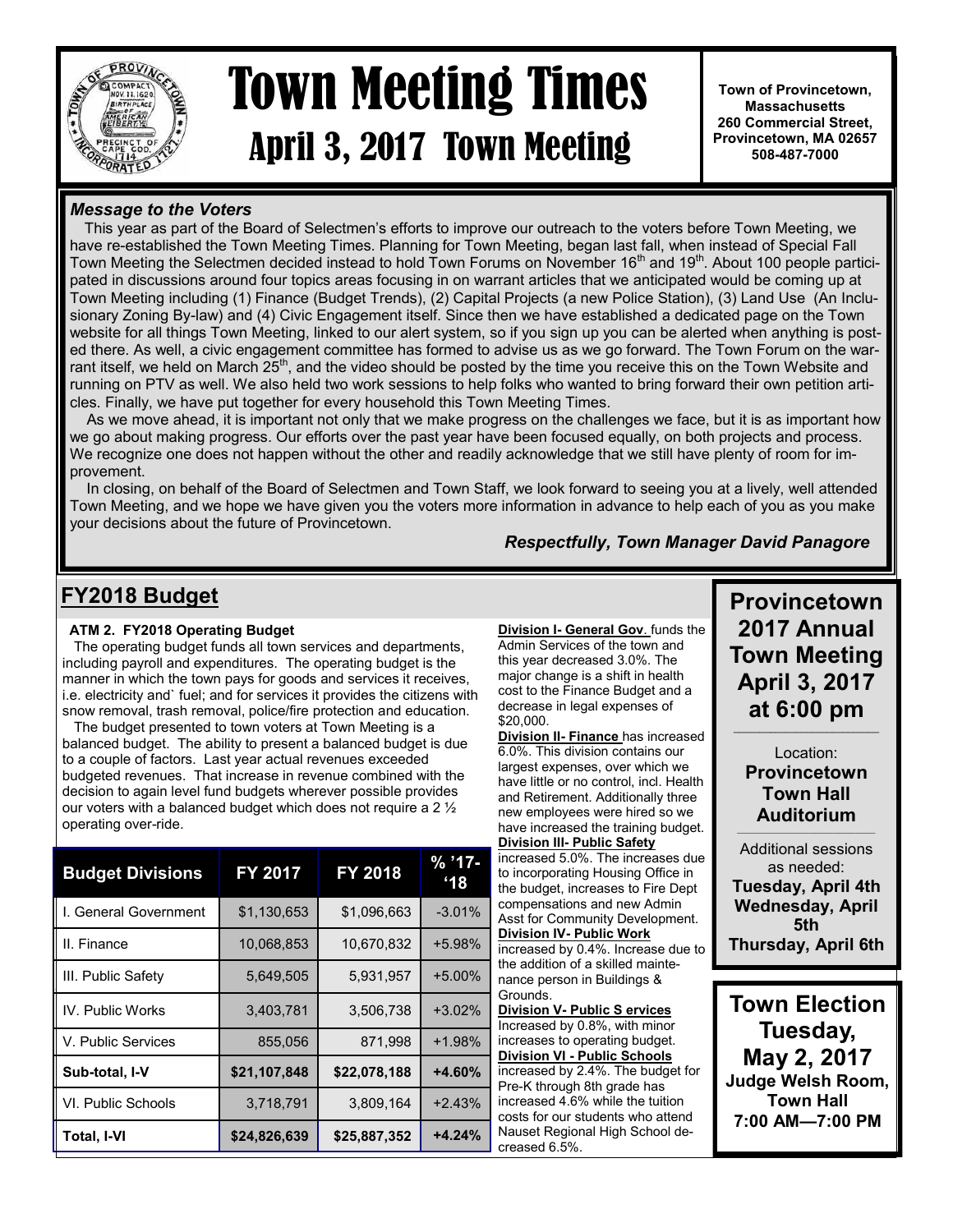

# Town Meeting Times *Page 2*

### **Capital Improvement Request—Police Station**

 The existing Police Station has serious deficiencies. Two independent assessments performed on the existing facility the first in 2009 and the second in 2015 both outlined serious deficiencies in the operational requirements needed for a police force, as well as existing building code violations within the existing facility.

 For the past seven years several articles have been brought forward to Town Voters requesting funding for building repairs, feasibility studies, assessment reports, and conceptual designs. However, a potential project has not till now been brought forward for consideration. Last year, Town Meeting authorized \$39,000 for the Town Manager to spend to undertake a fresh look and final review and to return to Town Meeting with a project for consideration. At this Town Meeting, we are bringing before you and requesting Town Voters fund the design and construction of a new Police facility. Over the years several site alternatives were presented to the public including Town Boards. Through public outreach such as last fall's Town Forum, a Selectmen roundtable this past winter and a public hearing before the Board of Selectmen, the Building Committee working with staff have concluded that a Police Station at 16 Jerome Smith Road would be the best location for a new facility.

 In reaching this determination, Town staff examined 6 potential locations for a new police facility which did not include the original proposal of a combined DPW/Police facility on Race Point Road. Last fall at the Town Forum, the Building Committee and Town Staff led a community discussion about the project, solicited public feedback about the locations, costs and so forth.

|                                 | Probable Project Cost |                               |                      |                     |             |             |
|---------------------------------|-----------------------|-------------------------------|----------------------|---------------------|-------------|-------------|
| Proposed Police Station         |                       | Shank Painter Road            | <b>VFW</b>           | Jerome Smith Rd.    |             |             |
|                                 | Fronting Brown        | <b>Fronting Shank Painter</b> | Existing Site (Reno) | Existing Site (New) |             |             |
| Proposed Finished Sq. Footage   | 11,854                | 11,854                        | 8,300                | 9,400               | 11,988      | 12,226      |
| Site Acquisition Cost           | \$943,900             | \$943,900                     | \$O                  | \$O                 | \$O         | \$0         |
| Temporary Quarters Cost         | \$0                   | \$750,000                     | \$1,200,000          | \$1,200,000         | ŚO          | \$0         |
| Total Construction Related Cost | \$7,498,100           | \$7,566,900                   | \$5,901,000          | \$6,616,000         | \$6,745,800 | \$6,347,000 |
| Total Owner's Cost (Soft Cost)  | \$2,104,000           | \$2,271,200                   | \$1,321,800          | \$1,393,300         | \$1,908,200 | \$2,278,000 |
| Total Project Cost              | \$10,546,000          | \$11,532,000                  | \$8,422,800          | \$9,209,300         | \$8,654,000 | \$8,625,000 |
| Price per Square Foot           | \$890                 | \$973                         | \$1,015              | \$980               | \$722       | \$705       |

 The 16 Jerome Smith Rd site while town land, its use will require several permits and approval, including the Conservation Commission for construction within an area that has been dubbed a Conservation Greenway. Working with the Conservation Commission, we feel through a public hearing process we can come to an agreement on proper on-site & off-site remediation that will satisfy everyone's concerns. The project will also need site plan review approval from the Planning Board as well as participation from the Recreation Commission to relocate the skate park. As with all projects we will work through these regulatory requirements as does any other resident or business in Town.

 Should the proposed article pass on Town Meeting floor and at the ballot box, it is anticipated that construction could begin between 12-18 months after receiving regulatory approval.



### **Town Meeting Article: \$8,625,000 Article**

- 
- **- Design Services**
- **- Bidding Services**
- **- Construction Costs**
	- **\* Building material**
	- **\* Windows & Doors**
	- **\* Fixtures**
- **- Soft Costs**
	- **\* Furniture**
	- **\* Security Equipment**
	- **\* Communication Equip.**
- **- Construction Services**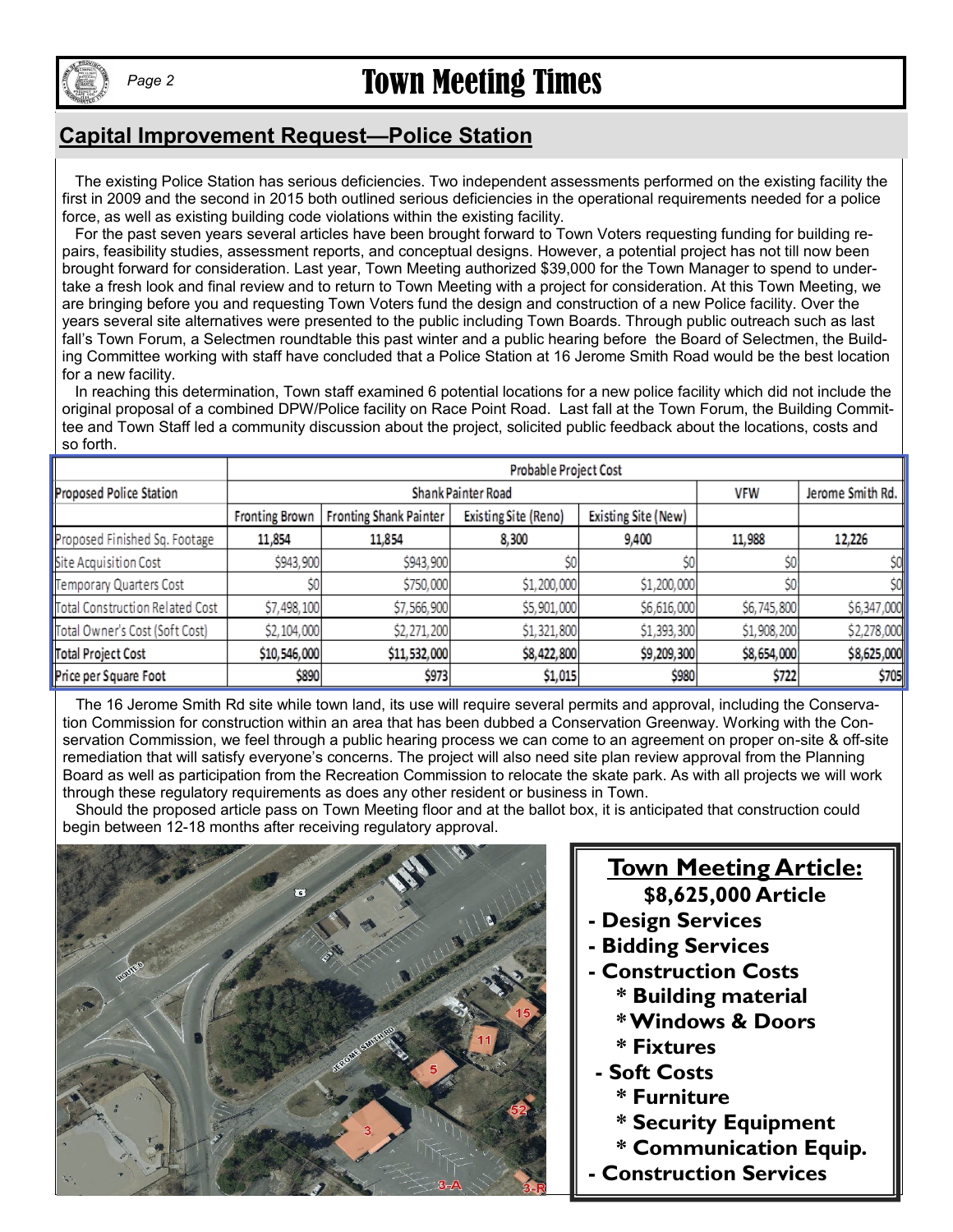# April 3, 2017 Town Meeting

### **Capital Improvement Request—Police Station—16 Jerome Smith Site Plan**



### **FY2018 Capital Improvement Plan**

There are several Capital Improvement requests on the warrant. Alternative funding sources were utilized whenever possible in order to minimize the impact on the tax rate. Funding sources include using funds remaining from prior town meeting articles, transfers from the Capital Improvement Stabilization Fund and Proposition 2 ½ Debt Exclusions.

| Article #        | Description                                         | Amount      | <b>Funding Source</b>      | <b>Median Property</b><br><b>Tax Impact</b> |
|------------------|-----------------------------------------------------|-------------|----------------------------|---------------------------------------------|
| STM <sub>4</sub> | MUNIS Purchase Orders/Requisitions Module           | \$13,537    | Free cash                  | none                                        |
| STM7             | Analysis for Parking Control & Collection System    | \$25,000    | <b>Parking Funds</b>       | none                                        |
| <b>ATM 8-1</b>   | <b>Police Station</b>                               | \$8,625,000 | Proposition 2 1/2 Override | \$142.27                                    |
| <b>ATM 8-2</b>   | Police Livescan - Fingerprint Identification System | \$25,479    | Free cash                  | none                                        |
| <b>ATM 8-3</b>   | Storm Water Management                              | \$100,000   | Free cash                  | none                                        |
| <b>ATM 8-4</b>   | Shank Painter Road Design Phase                     | \$55,000    | Free cash                  | none                                        |
| <b>ATM 8-5</b>   | Pavement Management Plan                            | \$225,000   | Free cash                  | none                                        |
| <b>ATM 8-6</b>   | Bas Relief Restoration & Park Improvements          | \$750,000   | Free cash                  | none                                        |
| <b>ATM 8-7</b>   | Long Point Dike Improvements Project                | \$51,000    | Free cash                  | none                                        |
| <b>ATM 8-8</b>   | Police Fleet Upgrade Plan                           | \$78,520    | Capital Improvement Fund   | none                                        |
| <b>ATM 8-9</b>   | DPW Street & Sidewalk Maintenance and Repair        | \$50,000    | Capital Improvement Fund   | none                                        |
| ATM 8-10         | <b>Public Works Fleet Replacement</b>               | \$270,000   | Capital Improvement Fund   | none                                        |
| <b>ATM 8-11</b>  | <b>Public Works Building Maintenance</b>            | \$60,000    | Capital Improvement Fund   | none                                        |
| ATM 8-12         | Public Works Facility - Highway Garage              | \$125,000   | Capital Improvement Fund   | none                                        |
| ATM 8-13         | Use of Parking Funds for Parking Kiosk              | \$20,000    | Parking Funds              | none                                        |
| ATM 8-14         | <b>MUNIS Payroll Software</b>                       | \$59,634    | <b>Funds Available</b>     | none                                        |
| ATM 8-15         | Fire Department Air Pack Replacement                | \$45,000    | <b>Funds Available</b>     | none                                        |
| ATM 8-16         | Fire Department Ambulance Equipment                 | \$62,000    | <b>Funds Available</b>     | none                                        |
| <b>ATM 8-17</b>  | Water Department Security Upgrades                  | \$75,000    | <b>Enterprise Funds</b>    | none                                        |